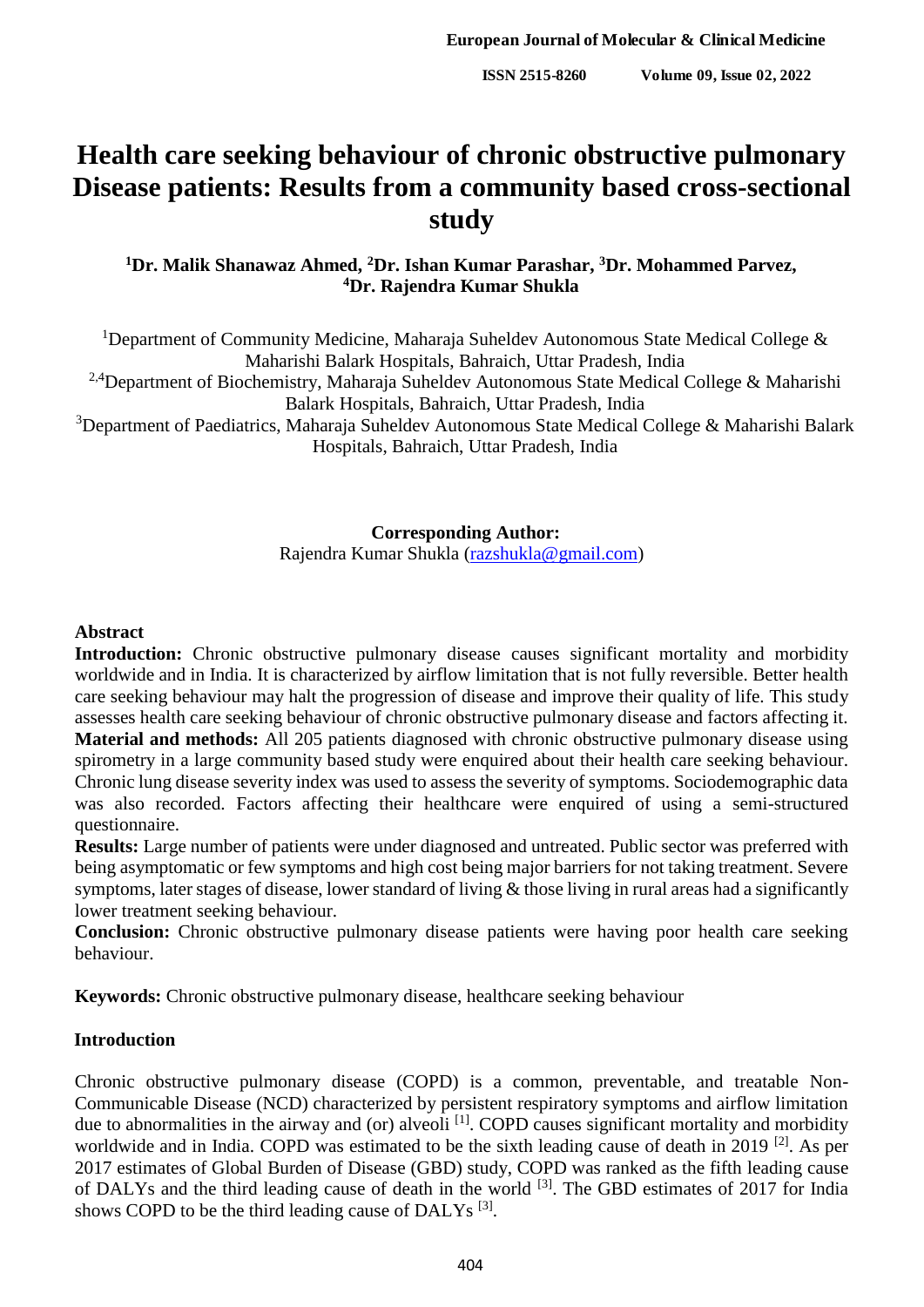In a meta-analysis by Daniel *et al*. in 2021 to calculate prevalence of COPD in India, they reported an overall prevalence of 7.4% with studies reporting prevalence from as low as 2.4% to as high as 16.1% <sup>[4]</sup>. Despite this huge burden of COPD, more than 95% of patients in the community remain undiagnosed <sup>[5]</sup>. This is because most symptoms such as cough and dyspnea are ignored by the patients until they worsen and are not confirmed by spirometry <sup>[6]</sup>. This leads to under-treatment, which contributes to further increase in morbidity and mortality.

Being a not fully reversible disease better health care seeking behaviour may halt the progression of disease and improve their quality of life. Most studies done to understand health care seeking behaviour are done in hospital-based settings. We conducted this community-based study to assess health care seeking behaviour of COPD patients & to determine the factors that affect this behaviour.

# **Materials & Methods**

This community-based study was conducted in rural & urban areas of a north Indian city. As a separate project we assessed prevalence of COPD in rural and urban areas using portable spirometer. A total of 1830 individuals, aged above 40 were included in this project and were assessed for COPD using a portable medical international research (MIR) SPIROLAB II spirometer (MIR Co., Italy). Diagnosis and staging were done on the basis of GOLD standards <sup>[7]</sup>. Spirometry was conducted as per the American Thoracic Society standards <sup>[8]</sup>. Of 1830 individuals 205 were diagnosed with COPD, a prevalence of 11.2%.

These 205 individuals provided us an opportunity to assess their health care seeking behaviour in a community-based setting. Using a pre-structured questionnaire sociodemographic information was collected from every patient, which included age, sex, education, socioeconomic status, occupation, and area of residence (rural or urban). Socioeconomic status was assessed using standard of living index  $(SLI)$   $^{[9]}$ .

The chronic lung disease (CLD) severity index was used to quantify respiratory symptoms <sup>[10]</sup>. It's a short six-item questionnaire, which evaluates dyspnea, wheezing and productive cough. Raw scores were added and transformed to a scale from 0 (normal) to 100 (most severe). The Medical Research Council (MRC) five-point scale for breathlessness was used to assess dyspnea [11].

All of them were enquired whether they have heard the term COPD, are seeking treatment or not, from where are they seeking treatment and why. Date entry and analysis was done using SPSS 20. Chi square test was used for statical analysis. *P* value of < 0.05 was considered statistically significant.

# **Results**

Demographic & clinical profile of study participants is depicted in table 1. Mean age of COPD patients was 63.4 years. Out of 205 cases of COPD 146 (71.2%) were males, 127 (61.9%) were residing in rural areas, 159 (77.6%) were illiterate with mean duration of illness being 3.4 years.

Clinical characteristics depicted mean CLD severity index of 31.9 with mean MRC dyspnea scale of 2.7. Spirometry showed that 57 (27.8%) were having GOLD stage I of COPD with 21 (10.2%) having stage IV COPD.

Of 205 cases only 120 (58.5%) had been previously diagnosed to be suffering from a chronic respiratory disease (Figure 1). Of these 120 only three of them knew the name of disease to be COPD. All of these were post graduates. Treatment was being taken by 119 (58.0%) of patients at the time of interview (Figure 2).

Place from where treatment was being sought is shown in table 2. Public sector was preferred for treatment but only 27(22.7%) were approaching medical college or district hospital for treatment. Many of them (35.3%) were also taking service of private practitioners.

Reasons for choosing a particular health facility is mentioned in Table 3. Good service (40.3%) and low cost (30.3%) were major reasons for choosing a health facility. Those who were not taking treatment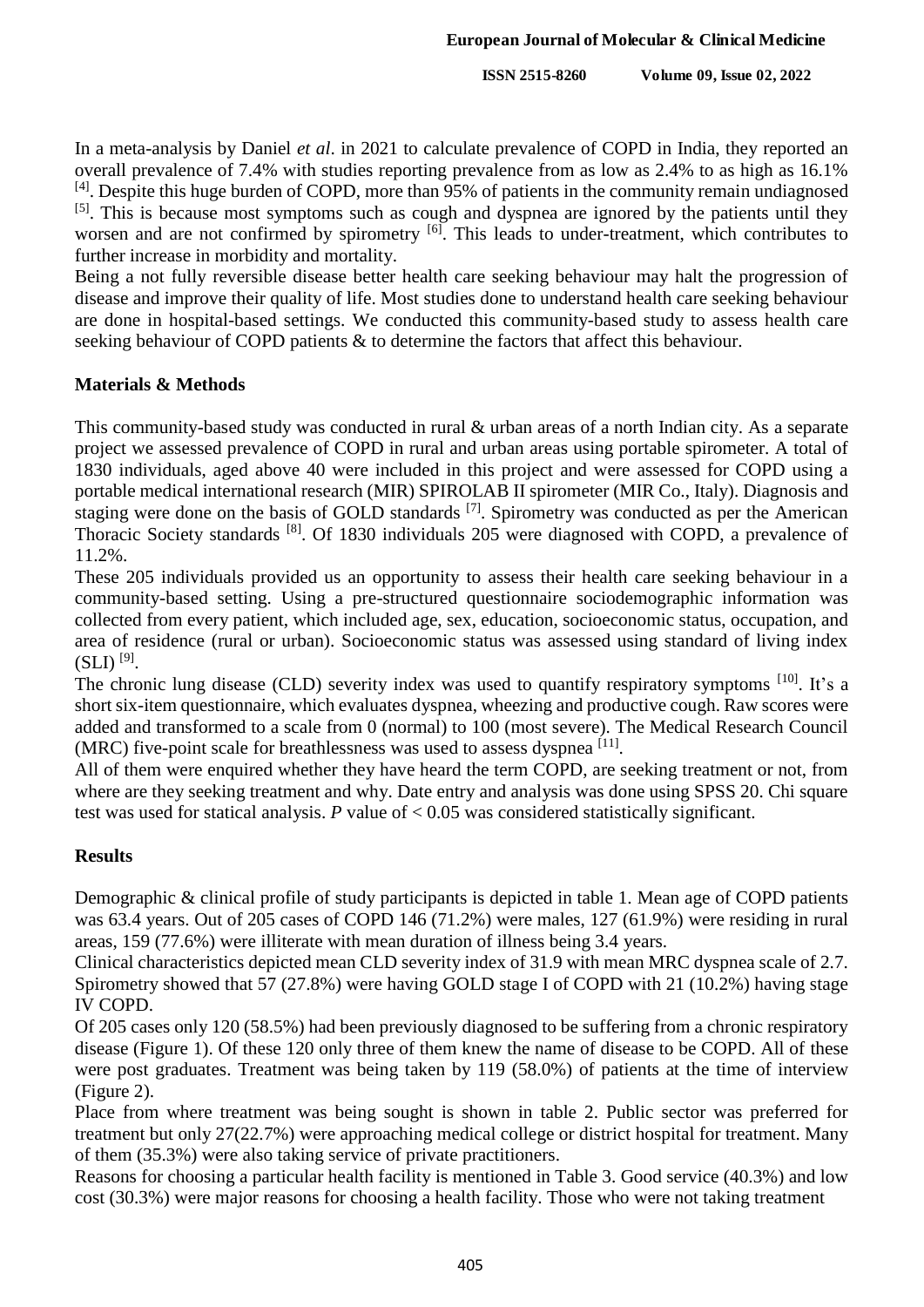were enquired about major reason for same. Results are shown in table 4. Being asymptomatic or with very few symptoms (39.5%), high cost of treatment (22.1%) & considering symptoms to be a normal consequence of ageing (12.8%) were major reasons for not seeking treatment.

Factors which determine whether a patient is taking treatment or not were assessed (Table 5. Severe stages of COPD, more severe symptoms, a higher SLI & those residing in urban areas were utilizing health care in a statistically significant manner than their counterparts.

|                              | Characteristic                                  | Value*          |  |
|------------------------------|-------------------------------------------------|-----------------|--|
| Age (mean $\pm$ SD in years) |                                                 | $63.4 \pm 8.6$  |  |
| Sex                          | Male                                            | 146 (71.2)      |  |
|                              | Female                                          | 59 (28.8)       |  |
| Area of Residence Rural      |                                                 | 127(61.9)       |  |
|                              | Urban                                           | 78 (38.1)       |  |
| Education                    | Illiterate                                      | 159 (77.6)      |  |
|                              | Up to Primary                                   | 25(12.2)        |  |
|                              | <b>High School</b>                              | 13(6.3)         |  |
|                              | Intermediate & above                            | 8(3.9)          |  |
| Religion                     | Hinduism                                        | 156(76.1)       |  |
|                              | <b>Islam</b>                                    | 49 (23.9)       |  |
|                              | <b>Standard of Living Low</b><br>78 (38.0)      |                 |  |
|                              | Medium                                          | 80 (39.0)       |  |
|                              | High                                            | 47 (23.0)       |  |
|                              | Duration of illness (mean $\pm$ SD)             | $3.4 \pm 2.8$   |  |
|                              | CLD <sup>†</sup> severity index (mean $\pm$ SD) | $31.9 \pm 15.2$ |  |
|                              | MRC dyspnea scale (mean $\pm$ SD)               | $2.7 \pm 1.8$   |  |
| Stage of COPD                |                                                 | 57 (27.8)       |  |
|                              | П                                               | 66 (32.2)       |  |
|                              | Ш                                               | 61(29.8)        |  |
|                              | IV                                              | 21(10.2)        |  |

Table 1: Demographic & Clinical profile of study subjects

**\***Figures in parenthesis denote percentages. SD: Standard Deviation, †CLD: Chronic Lund Disease severity index, MRC: Medical Research Council.





**Fig 1:** Under diagnosis of COPD **Fig 2:** Treatment seeking behaviour of COPD patients

|  |  | <b>Table 2:</b> Place of treatment of COPD patients |  |  |
|--|--|-----------------------------------------------------|--|--|
|--|--|-----------------------------------------------------|--|--|

| Place where treatment is sought from                | $\mathbf{n}(\%)$ |
|-----------------------------------------------------|------------------|
| Public sector (Medical college & District Hospital) | 27(22.7)         |
| Public sector (CHC & PHC)                           | 19(16.0)         |
| Private practitioner                                | 42 (35.3)        |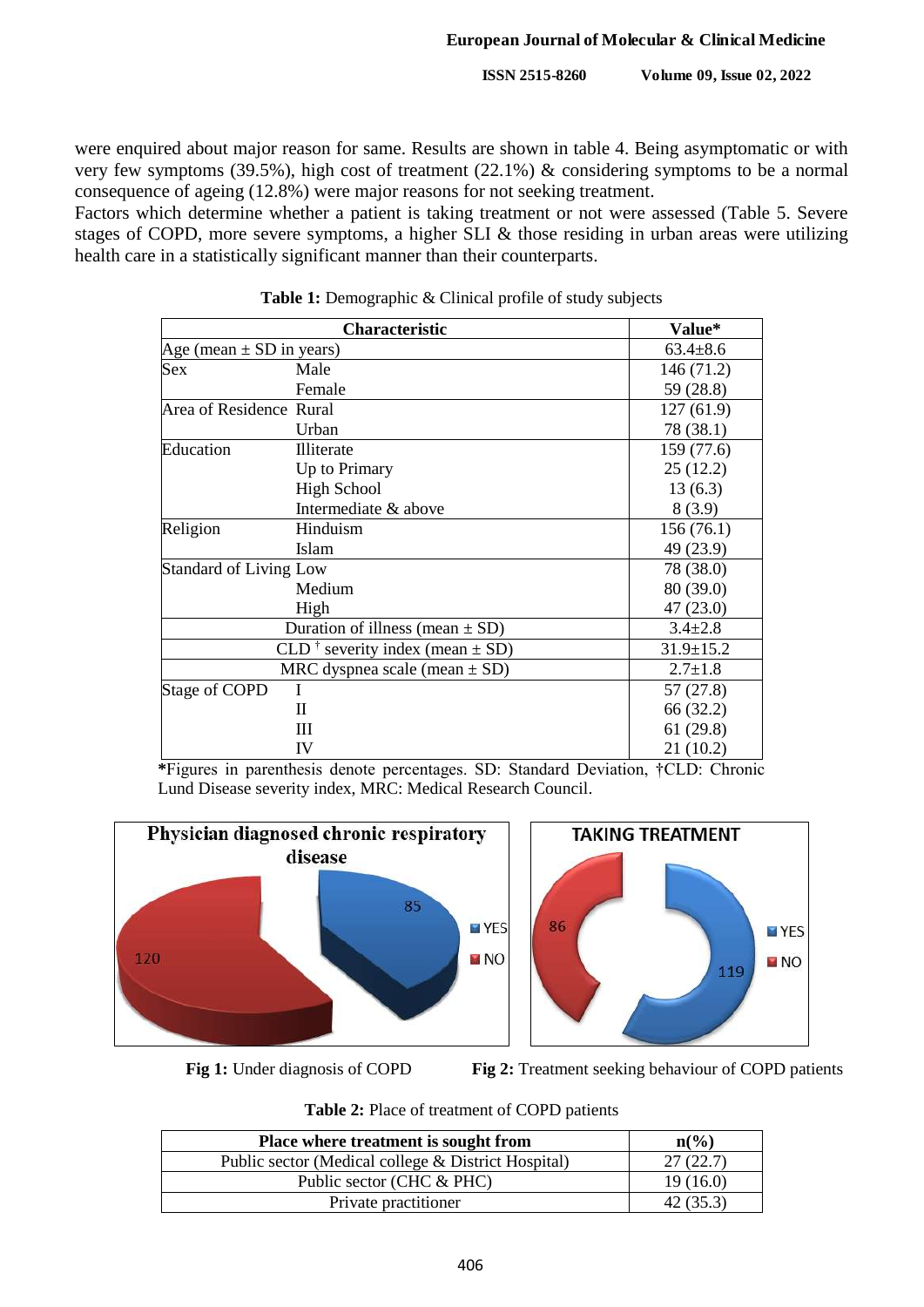| Unregistered medical practitioner |        |
|-----------------------------------|--------|
| <b>AYUSH</b>                      | 8 (6.  |
| <b>Others</b>                     | 41 L J |

#### **Table 3:** Reason for choosing the health facility

| <b>Reason for choosing the health facility</b> | $n\binom{0}{0}$ |
|------------------------------------------------|-----------------|
| Good service                                   | 48 (40.3)       |
| Low Cost                                       | 36(30.3)        |
| Nearest health facility                        | 22(18.5)        |
| Family advice                                  | 8(6.7)          |
| Others                                         | (4)             |

#### **Table 4:** Reason for not seeking health care

| Reason for not seeking health care        | $n\binom{0}{0}$ |
|-------------------------------------------|-----------------|
| No or few symptoms                        | 34(39.5)        |
| <b>High Cost</b>                          | 19(22.1)        |
| Symptoms are normal consequence of ageing | 11(12.8)        |
| Long distance of health facility          | 10(11.6)        |
| Long duration of treatment                | 8(9.3)          |
| Family not taking for treatment           | 4 (4.7)         |

**Table 5:** Factors affecting health care seeking behaviour

|                         |                      |           | Taking treatmentNot taking treatmentp value |         |
|-------------------------|----------------------|-----------|---------------------------------------------|---------|
| Stage of COPD I         |                      | 18(31.6)  | 39(68.4)                                    |         |
|                         | H                    | 37(56)    | 29(44)                                      |         |
|                         | Ш                    | 45(73.7)  | 16(26.3)                                    | < 0.001 |
|                         | IV                   | 19 (90.4) | 2(9.6)                                      |         |
| CLD index               | $\geq 50$            | 74 (83.2) | 15(16.8)                                    | < 0.001 |
|                         | < 50                 | 45 (38.8) | 71(61.2)                                    |         |
| Education               | Illiterate           | 87 (54.7) | 72(45.3)                                    |         |
|                         | Up to Primary        | 17(68)    | 08(32)                                      |         |
|                         | <b>High School</b>   | 09(69.2)  | 04(30.8)                                    | 0.34    |
|                         | Intermediate & above | 06(75)    | 02(25)                                      |         |
| Gender                  | Male                 | 86 (58.9) | 60(41.1)                                    | 0.69    |
|                         | Female               | 33(55.9)  | 26(44.1)                                    |         |
| <b>SLI</b>              | Low                  | 38 (48.7) | 40(51.3)                                    |         |
|                         | Medium               | 45(56.2)  | 35(43.8)                                    | < 0.01  |
|                         | High                 | 36(76.5)  | 11(23.5)                                    |         |
| Area of Residence Rural |                      | 61(48)    | 66 (52)                                     |         |
| Urban                   |                      | 58 (74.3) | 20(25.7)                                    | < 0.001 |

### **Discussion**

The present study was conducted to assess health care seeking behaviour and factors affecting it in a north Indian district. Only 120 (58.5%) out of the total 205 cases had been previously diagnosed with some chronic respiratory disease by a physician. Rest all were not even diagnosed with the disease. The most basic knowledge that a person can have about a disease is that the person with the disease knows that he is suffering from the disease. Only three of these knew the name of disease to be COPD. Only 48.3% of spirometry-diagnosed COPD individuals had a previous physician diagnosis of COPD, indicating a high rate of under-diagnosis in the study by Zachariades *et al.* from Cyprus [12]. Underdiagnosis of COPD have been reported by other authors too [13, 14].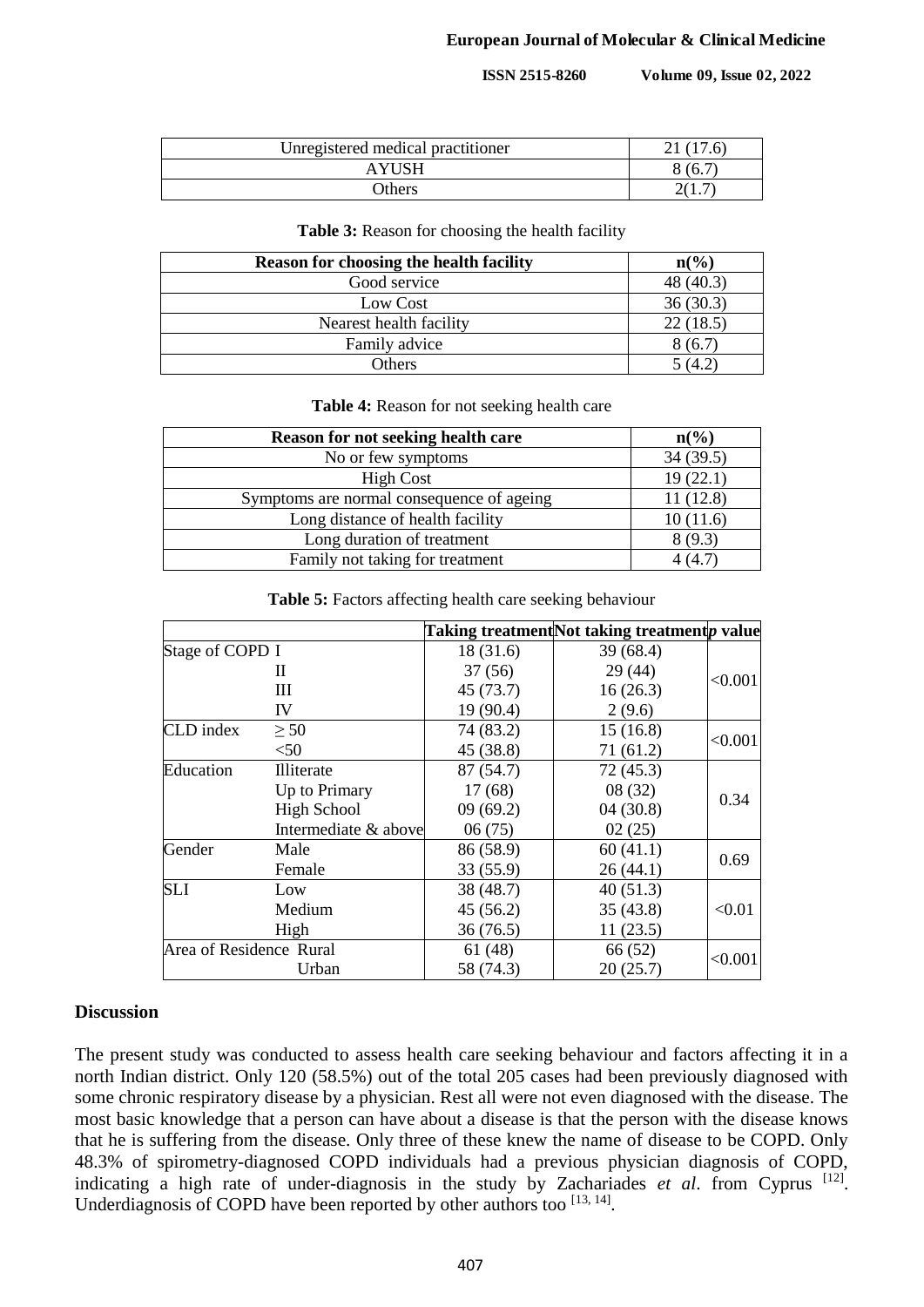Large proportion of patients were not taking any treatment. Those seeking treatment preferred public health sector. But many of those who preferred public sector were going to PHC or CHC for treatment. PHC's & CHC's don't have spirometry facilities for diagnosis nor do they have proper drugs for treatment. Public health sector in India does not provide for proper diagnosis and treatment except at tertiary or secondary centers. Many of them were also approaching private practitioners for treatment. This was different in a study conducted in West Bengal where more COPD patients visited private providers and only one-fifth visited government providers <sup>[15]</sup>. In a study in Delhi the proportion of COPD patients preferring government facilities was 67.2% <sup>[16]</sup>. Only 6.7% of our study participants were using any of traditional Indian system of medicine. A study in Bangladesh also found that alternate medicine systems (homeopathy, Ayurveda, Unani) were rarely consulted <sup>[17]</sup>. However, a study in Delhi had 41% of the patients on home remedies and 48% of them on medical treatment [16].

Reason for choosing a particular health facility was mostly quality of service and affordability in terms of cost. This is where public health sector can play a major role as they can provide low-cost good quality service. Being asymptomatic/few symptoms and high cost were the major reasons for those not taking treatment.

On assessing for factors which impacted healthcare seeking behaviour we observed that majority of early stages of COPD patients were not taking any treatment while majority of those with severe stages were on treatment. This was a very obvious findings as later stages generally have severe symptoms forcing the patient towards treatment. This was ascertained on noticing that those with higher CLD severity index scores were more likely to be on treatment.

Those with better SLI were on treatment in significantly higher proportions. As COPD is chronic disease requiring lifelong treatment, better economic conditions make it more affordable to treat. Other authors have also reported similar findings <sup>[16, 17]</sup>. Those residing in urban areas were seeking healthcare in significantly higher proportions as compared to patients from rural areas. Education and gender was not found to have a significant impact on their behaviour. This may be because very high number (77.6%) of study participants were illiterates and only eight with education levels of intermediate and above.

## **Conclusion & Recommendation**

A large number of COPD patients were not previously diagnosed and not on treatment. Most of these were those in earlier stages of disease with no or few symptoms. As COPD is a progressive and not completely reversible disease early healthcare seeking is essential to maintain a good quality of life. Proper information, education & communication activities with availability of spirometry and treatment facilities at peripheral healthcare centers as PHC & CHC may play a major role in this regard.

## **Financial support and sponsorship**

Nil.

# **Conflicts of interest**

There are no conflicts of interest.

## **References**

- 1. Alvar A, Decramer M, Frith P. Global initiative for chronic obstructive lung disease. Pocket guide to COPD diagnosis, management and prevention [Internet], 2019. Available at: www.goldcopd.org [Accessed 4 October 2021]
- 2. Vos T, Lim SS, Abbafati C, Abbas KM, Abbasi M, Abbasifard M, *et al*. Global burden of 369 diseases and injuries in 204 countries and territories, 1990‑2019: A systematic analysis for the Global Burden of Disease Study 2019. Lancet. 2020;396:1204‑22.